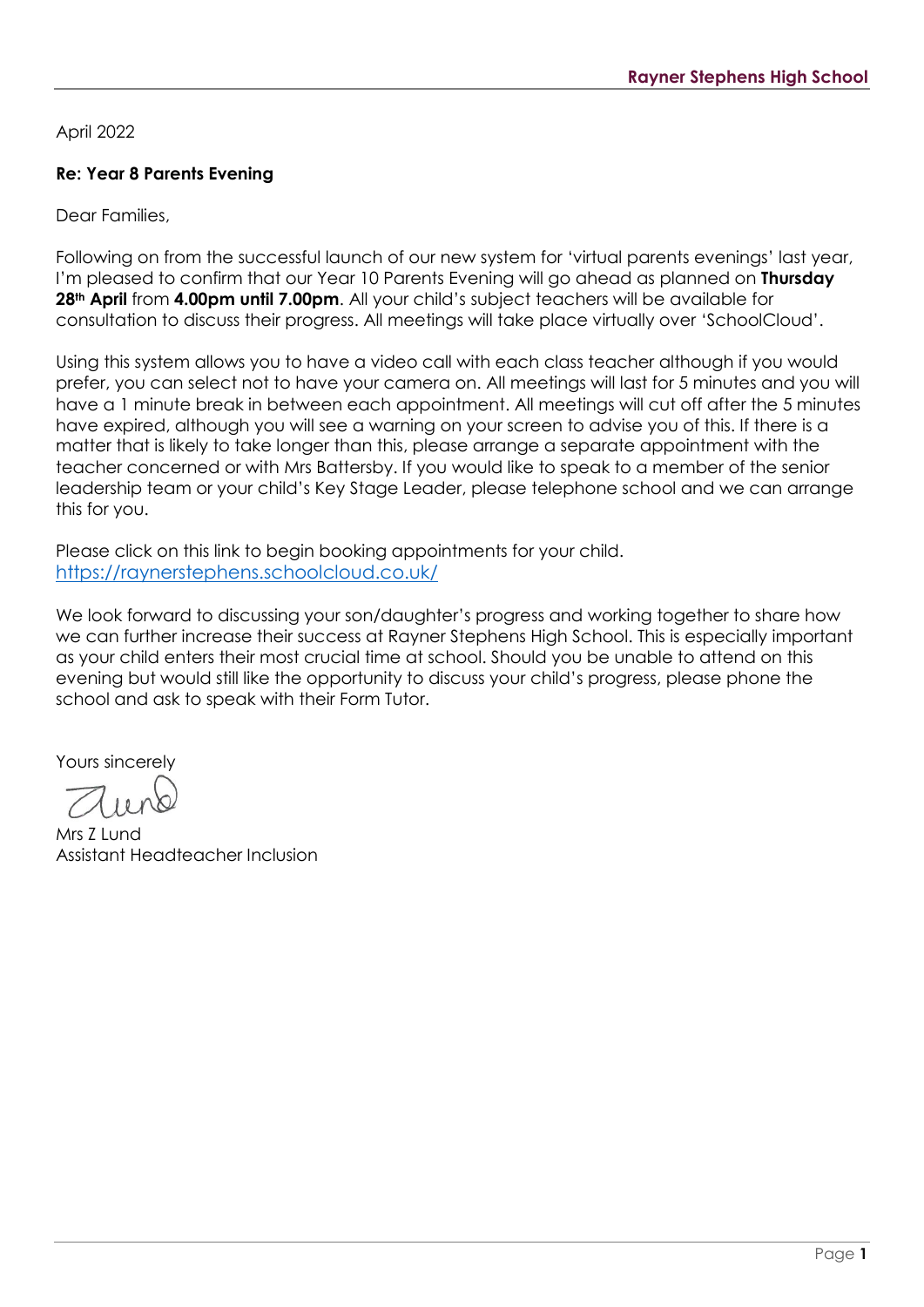# **Parents' Guide for Booking Appointments**

Browse to https://raynerstephens.schoolcloud.co.uk/



#### Step 1: Login

Fill out the details on the page then click the *Log In*  button.

A confirmation of your appointments will be sent to the email address you provide.

| <b>Parents' Evening</b>                                                                              |                                           |    |
|------------------------------------------------------------------------------------------------------|-------------------------------------------|----|
| This parents' evening is an opportunity to meet<br>your child's teacher. Please enter the school via | Click a date to continue:                 |    |
| the main entrance and sign in at reception.                                                          | Thursday, 16th March<br>Open for bookings | >  |
|                                                                                                      | Friday, 17th March<br>Open for bookings   | ۰, |
|                                                                                                      | I'm unable to attend                      |    |
|                                                                                                      |                                           |    |
|                                                                                                      |                                           |    |

Choose Booking Mode Select how you'd like to be automati O Manual

### Step 2: Select Parents' Evening

Click on the date you wish to book.

Unable to make all of the dates listed? Click *I'm unable to attend*.

#### Step 3: Select Booking Mode

Choose *Automatic* if you'd like the system to suggest the shortest possible appointment schedule based on the times you're available to attend. To pick the times to book with each teacher, choose *Manual*. Then press *Next*.

We recommend choosing the automatic booking mode when browsing on a mobile device.